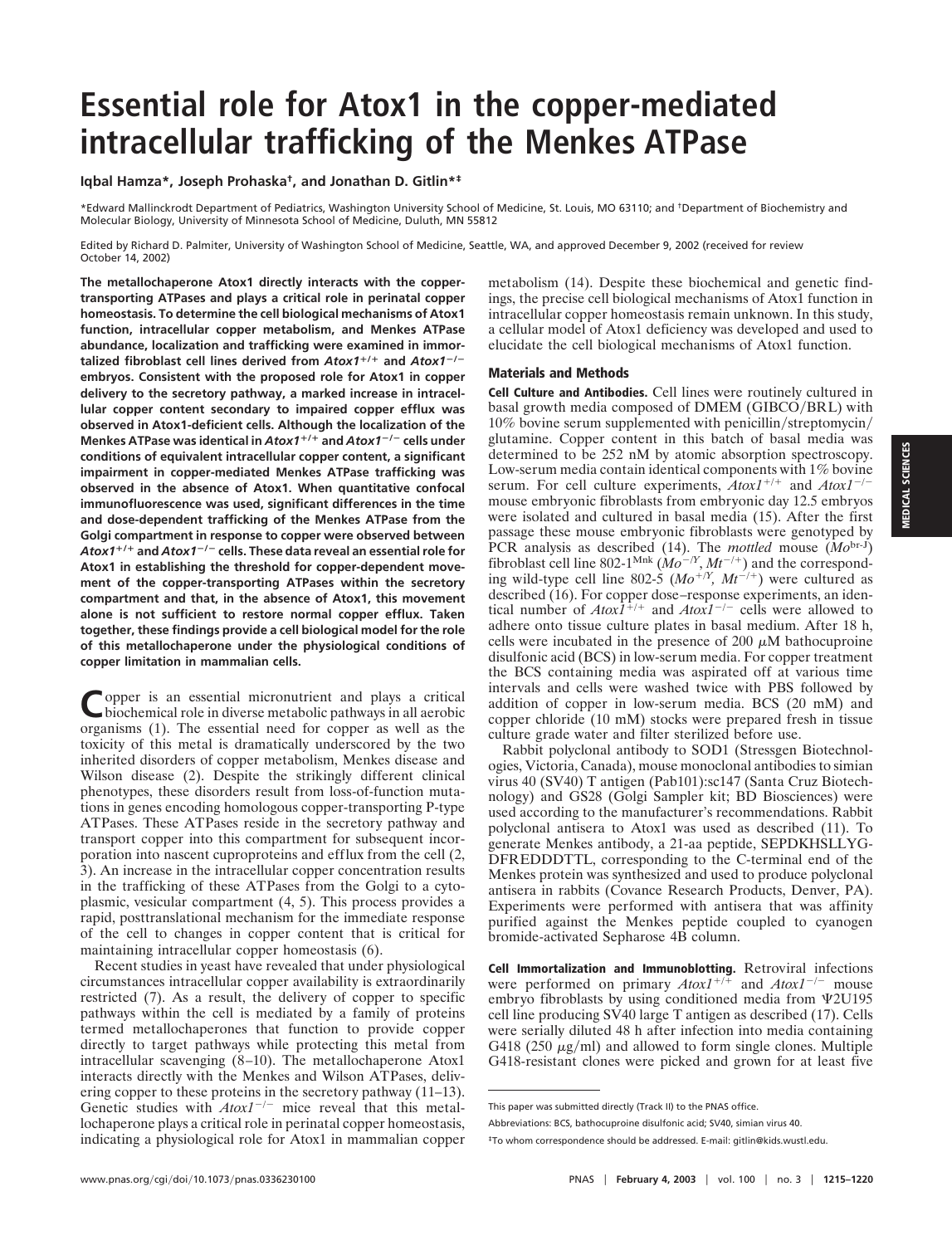additional passages, and from these, three individual clones were expanded for further analysis. Cells lysates were prepared in 50 mM Hepes, pH  $7.4/0.1\%$  Nonidet P-40/150 mM NaCl supplemented with protease inhibitor mixture (Calbiochem) on ice for 15 min, followed by centrifugation for 10 min at  $6,000 \times g$  at 4°C. Protein concentration for all samples was determined by Bradford's method (Bio-Rad). For immunoblotting, lysates were heated at 100°C for 10 min in the presence of SDS sample buffer containing 2-mercaptoethanol and centrifuged for 5 min at  $16,000 \times g$  at 4°C before loading the supernatant onto SDS/ PAGE. For analysis of Menkes protein, cell lysates were processed as above without heating. Proteins were separated by SDS/PAGE, transferred to nitrocellulose, and detected by either the SuperSignal West Pico or West Femto Chemiluminescence kits (Pierce) using goat anti-rabbit and anti-mouse horseradish peroxidase-conjugated secondary antibody (Pierce)

**Immunofluorescence Microscopy and Image Quantification.** For immunostaining, cells grown on glass coverslips were fixed in fresh 4% paraformaldehyde and permeabilized in 0.2% Triton X-100 as described (5). In some experiments, cells were incubated in 200  $\mu$ M BCS for 48 h followed by CuCl<sub>2</sub> treatment. Nonspecific signals were blocked with SuperBlock Blocking Buffer (Pierce) in PBS for 1 h followed by incubations in the same blocking media containing Menkes (1:8,000) and GS28 (1:3,000) primary antibodies and goat anti-rabbit and anti-mouse secondary antibodies conjugated to Alexa 546 and Alexa 488 (Molecular Probes) fluorophores. Coverslips were mounted by using Pro-Long Antifade (Molecular Probes) and analyzed by using an epifluorescence microscope (BX60, Olympus, New Hyde Park, NY). For confocal microscopy studies, a laser-scanning microscope (BX61WI FV500, Olympus), equipped with Argon 488, Krypton 568, and HeNe 633 lasers and fitted with a PlanApo  $\times$ 60 oil immersion objective, was used. For multichannel imaging, fluorescent dyes were imaged sequentially to eliminate cross-talk between the channels, and serial *Z* stacks of images were acquired by using a pinhole aperture of 200  $\mu$ m. Serial and individual sections were analyzed for fluorescent signal overlap first by visual inspection, and then quantitated by using the FLUOVIEW FV500 Version 3.3 program (Olympus). The GS28 signal was used as the reference channel, and all fluorescent structures representing the Golgi were outlined with a region of interest (ROI). This ROI was then projected onto the underlying Menkes signal in the 568 channel, and the fluorescent intensity corresponding to the Menkes protein evaluated. Analyses were done with multiple ROI in series, and plotted as integrated intensity versus  $Z$  axis  $(\mu m)$ . The values obtained by these analyses were imported into a statistical program, and each data point was calculated as the percentage ratio of the signal intensity in the experimental sample (copper treated) to the signal intensity in the control sample (BCS treated). About seven separate scans were performed on every coverslip, and each scan comprised an average of 15–18 cells and five *Z*-stack sections. Thus, at least 105 cells were sampled per data point and each experiment was repeated at least four times. Statistical analysis for *P* values were calculated by using a one-way ANOVA with a Student–Newman–Keuls multiple comparison test using GRAPHPAD INSTAT Version 3.01.

**Metabolic Labeling and Copper Measurements.** For copper retention studies,  $2 \times 10^5$  cells were allowed to adhere onto 35-mm petri dishes before incubation for 68 h with  $8 \times 10^6$  cpm of <sup>64</sup>Cu in basal culture medium (14). The cells were then washed three times with ice-cold PBS, lysed with PBS containing 1% SDS, and analyzed for 64Cu retention by using a Packard Gamma Counter. For copper uptake, cells were incubated for 6 and 10 min time points in the presence of 0.5, 10, and 100  $\mu$ M <sup>64</sup>Cu at 37°C. The experiment was done in parallel at 4°C for background correc-



**Fig. 1.** Characterization of Atox1-deficient cells. (*A*) Immunoblot analysis of SV40 large T antigen in primary (P) and immortalized (I) embryonic fibroblasts. Cell lysate (100  $\mu$ g) was separated by 4-20% SDS/PAGE and analyzed with SV40 T antigen antisera followed by chemiluminescent detection. Cos7 cells express T antigen and were used as a positive control. (*B*) Copper retention was determined in cultured Atox1<sup>+/+</sup> and Atox1<sup>-/-</sup> cells, and cell lines were derived from *Mo*br-J mice (802-1Mnk) or the corresponding wild-type control (802-5). A total of 2  $\times$  10<sup>5</sup> cells were incubated with 8  $\times$  10<sup>6</sup> cpm of <sup>64</sup>Cu. After 68 h, the cells were washed, lysed, and analyzed for 64Cu retained by using a  $\gamma$  counter. Each data point represents the mean  $\pm$  SEM from three separate experiments performed in triplicate and expressed as  $cpm/\mu q$  of total cell protein (**\***, *P* 0.05). (*C*) Immunoblot analysis of Atox1 protein in mouse fibroblasts. Cell lysate (100  $\mu$ g) was separated by 10–20% Tricine SDS/PAGE and probed with Atox1 antisera followed by chemiluminescent detection. This immunoblot was stripped to remove Atox1 antibodies and reprobed with SOD1 antisera (*D*). SOD1 migrates slower than the expected 16 kDa on Tricine SDS/PAGE used to analyze low molecular weight proteins such as Atox1.

tion. Counts (cpm) obtained were normalized to total protein concentration, as determined by the bicinchoninic acid method (Sigma). To measure total steady state copper content, 90% confluent  $Atox1^{+/+}$  and  $Atox1^{-/-}$  cultured cells were wet digested with nitric acid and analyzed by graphite furnace atomic absorption spectroscopy (18).

## **Results**

To create a stable cell line deficient in Atox1, fibroblasts were cultured from  $Atox1^{+/+}$  and  $Atox1^{-/-}$  embryonic day-12.5 embryos and transduced with a retrovirus expressing SV40 T antigen. Immunoblot analysis of lysates from late passage cells revealed the presence of a 94-kDa large T antigen, confirming the process of immortalization (Fig. 1*A*). To examine copper homeostasis in these immortalized cells, copper accumulation and efflux were examined after metabolic labeling with 64Cu. These studies revealed that, consistent with previous observa-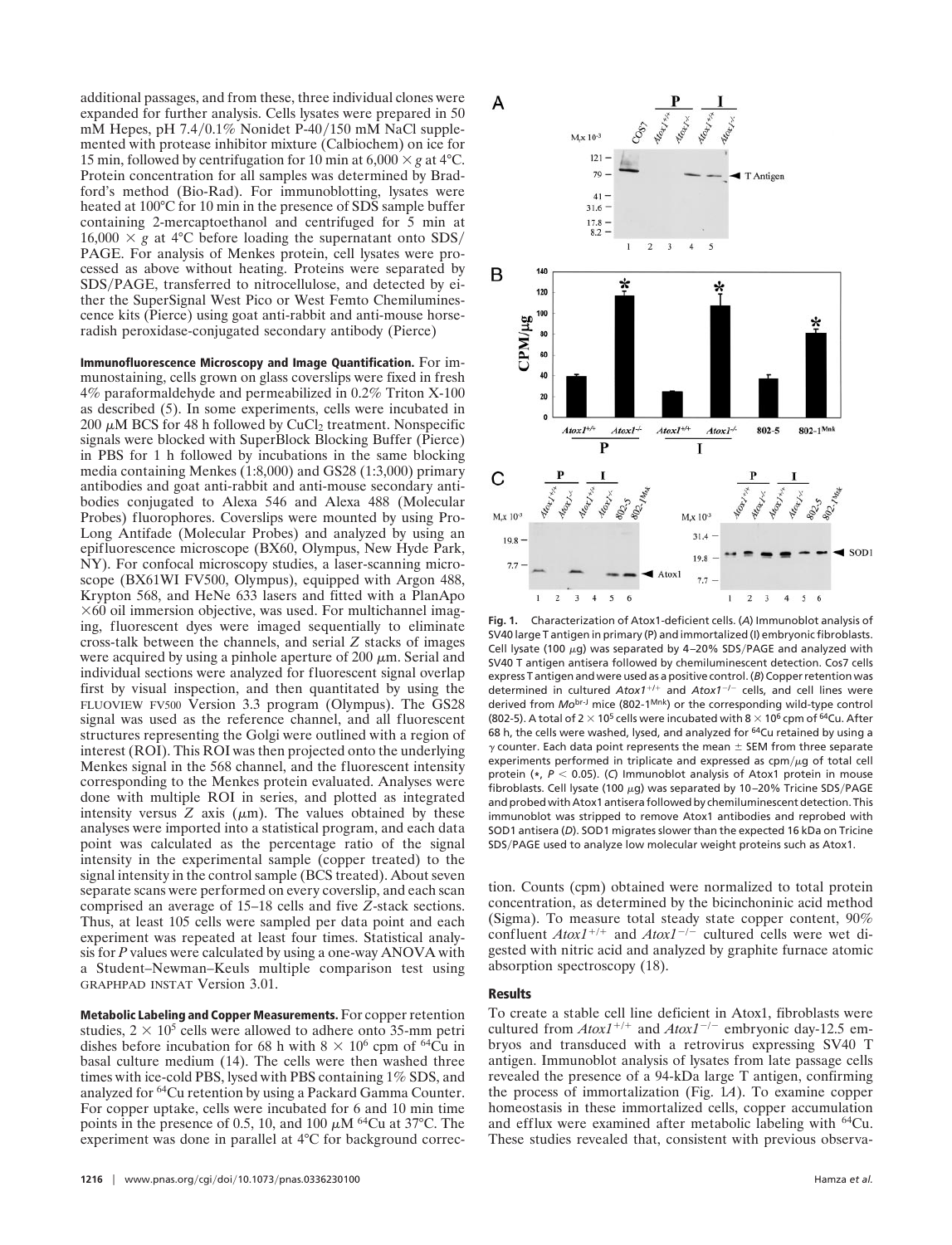tions in primary  $A\tau/\gamma$  and Menkes-deficient 802-1 cells (14), immortalized  $A\text{to}x1^{-/-}$  cells accumulated significantly greater amounts of copper when compared with wild-type cells (Fig. 1*B*) and that this defect was the direct result of impaired copper efflux (data not shown). Immunoblot analysis of these cell lysates revealed equivalent amounts of Atox1 in  $Atox1^{+/+}$ , 802-5<sup>Mnk</sup>, and 802-1 cell lines, indicating that the observed changes in cellular copper content in these cells did not affect the steady state levels of this protein (Fig. 1*C*). Furthermore, the abundance (Fig. 1*D*) and activity (data not shown) of  $Cu/Zn$  superoxide dismutase, a cytosolic cuproprotein, was equivalent in each of these cell lines, indicating that the absence of Atox1 and the resultant increased intracellular copper content in the immortalized cell line did not effect other copper chaperone-dependent pathways.

The above data indicate that the  $A\text{to}x1^{-/-}$  immortalized cell line is an appropriate model for analysis of the role of Atox1 in copper trafficking to the secretory pathway of the cell. Previous studies have demonstrated that the Menkes copper-transporting ATPase is essential for cellular copper efflux and homeostasis in mouse embryonic fibroblasts (16). Therefore, as Atox1 directly interacts with the Menkes ATPase (11, 12), we hypothesized that the impaired copper efflux and resultant copper accumulation in  $A\tau/\tau$  cells might result from alterations in either the abundance, localization, or trafficking of this ATPase. Immunoblot analysis of cell lysates from  $A\tau \alpha \chi I^{+/+}$  and  $A\tau \alpha \chi I^{-/-}$  fibroblasts revealed equivalent amounts of the Menkes ATPase in primary cell lines (Fig. 2*A*). A 2-fold increase in the abundance of the Menkes ATPase was consistently observed in immortalized  $A\text{to}tI^{-/-}$  cells compared with the wild-type (Fig. 2A, lanes 3 and 4). However, this difference was without effect on copper homeostasis in these cells, as copper retention (Figs. 1*B* and 2*A*) and efflux (data not shown) was equivalent to that observed in the primary  $A\text{to}1^{-/-}$  cells. As observed previously, the 802-1 cell line derived from the *mottled* mouse contained significantly less Menkes ATPase compared with the 802-5 cells derived from littermate controls (Fig. 2*A*, lanes 5 and 6). To precisely determine the intracellular localization of the Menkes ATPase in mouse embryonic fibroblasts, Menkes sufficient 802-5 cells were cultured in growth media and processed for immunofluorescence by using antisera specific for either the murine Menkes ATPase or a series of proteins known to localize to specific compartments within the secretory pathway (data not shown). This detailed analysis revealed expression of the Menkes AT-Pase in a perinuclear compartment directly overlapping with the expression of GS28, a 28-kDa SNARE protein that mediates vesicular transport and trafficking within the Golgi compartments (19) (Fig. 2*B Upper*). The specificity of this murine Menkes ATPase antisera was confirmed by a significant decrease in this signal in Menkes-deficient 802-1 cells (Fig. 2*B Lower*) despite normal integrity of the Golgi, as revealed by GS28 staining (Fig. 2*B Lower*).

Similar immunofluorescence studies were next performed in immortalized  $A\text{to}x1^{+/+}$  and  $A\text{to}x1^{-/-}$  cells. As was observed above, the Menkes ATPase localized predominantly to the perinuclear region in  $Atox1^{+/+}$  cells, overlapping with the expression of GS28 (Fig. 2*C*). In contrast, identical experiments in  $A\text{to}x1^{-/-}$  cells revealed a striking difference, with the Menkes ATPase present not only in the GS28 compartment but also in a diffuse vesicular compartment throughout the cytoplasm (Fig. 2*C*). Because our previous data revealed that  $A\text{to}t^{-1}$  immortalized cells accumulate copper when cultured in growth medium (Fig. 1*B*), these distinct differences in the localization of the Menkes ATPase might result from either a direct effect of Atox1 deficiency on Menkes trafficking or a consequence of the increased intracellular copper in these cells. To distinguish between these possibilities,  $A\text{to}xI^{+/+}$  and  $A\text{to}xI^{-/-}$  cells were grown in 200  $\mu$ M BCS for 48 h to reduce the intracellular copper content to equivalent levels (Table 1). Under these circum-



**Fig. 2.** Immunolocalization of Menkes ATPase in Atox1-deficient cells. (*A*) Immunoblot analysis of Menkes protein in mouse fibroblasts. Cell lysate (100  $\mu$ g) was separated by 4-20% SDS/PAGE and probed with Menkes antisera (1:2,000) generated against the C terminus of the Menkes ATPase, followed by chemiluminescent detection. Less than 2% of Menkes protein was detected in 802-1 cells compared with wild-type 802-5 cells. (*B*) Double label indirect immunofluorescence localization ( $\times$ 63) in 802-5 and 802-1 cells grown in basal media, fixed, and stained with GS28 ( $\alpha$ -GS28, Alexa 488) and Menkes ( $\alpha$ -Mnk, Alexa 546) antibodies, and analyzed by using epifluorescence microscopy. Images of Menkes and GS28 Golgi marker are merged to depict overlapping regions. (Scale bar, 50  $\mu$ m.) (C and *D*) Immortalized *Atox1*<sup>+/+</sup> and *Atox1*<sup>-/-</sup> cell lines were grown in basal media (C) or in the presence of 200  $\mu$ M BCS (D) and processed for indirect immunofluorescence studies as described above by using epifluorescence microscopy. (Scale bar, 50  $\mu$ m.)

stances, an identical intracellular localization of the Menkes ATPase was observed in both cell lines (Fig. 2*D*), revealing that the cytoplasmic localization of the Menkes ATPase observed in  $A\alpha xI^{-1}$  cells (Fig. 2*C*) was the result of the increased intracellular copper content in  $A\text{to}xI^{-/-}$  cells (Table 1). These distinct differences in the localization of the Menkes ATPase were not the result of immortalization of these cells as similar observations were made with the parental primary cell lines (data not shown).

Taken together, these data reveal that the impaired copper efflux observed in the Atox1-deficient cells is not the result of alterations in abundance or localization of Menkes ATPase. However, the differences in the localization of the Menkes ATPase observed in  $Atox1^{+/+}$  and  $Atox1^{-/-}$  cells under steadystate conditions (Fig. 2*C*) suggests the possibility of a critical role for Atox1 in determining the threshold for copper-dependent trafficking of this ATPase. To directly examine this possibility,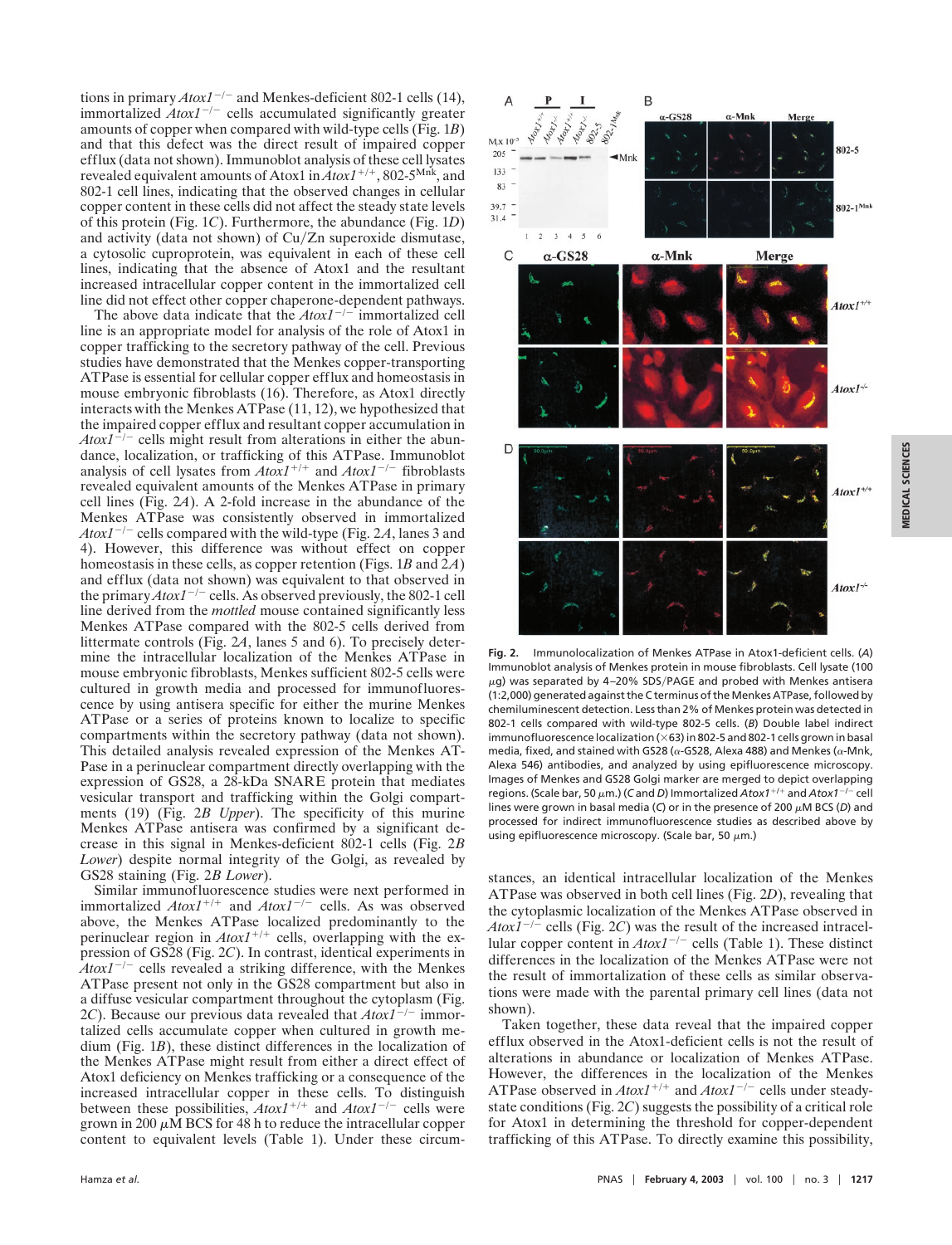**Table 1. Copper concentration in** *Atox1***/ and** *Atox1*-**/**- **cells by atomic absorption spectroscopy**

| Growth conditions            | Copper, ng/mg  |                     |
|------------------------------|----------------|---------------------|
|                              | $Atox1^{+/+}$  | Atox $1^{-/-}$      |
| Basal media (10% serum)      | $6.2 \pm 1.8$  | $20.2 \pm 2*$       |
| Low serum media (1% serum)   | $6.7 \pm 0.5$  | $18.2 \pm 2.5*$     |
| 200 $\mu$ M BCS <sup>+</sup> | $4.4 \pm 0.4$  | $3.9 \pm 0.5$       |
| 0.5 $\mu$ M Cu <sup>+</sup>  | $12.9 \pm 1.4$ | $18.4 \pm 1.8^{NS}$ |
| 10 $\mu$ M Cu <sup>+</sup>   | $21.9 \pm 5.5$ | $28.6 \pm 7.2^{NS}$ |
| 100 $\mu$ M Cu <sup>+</sup>  | $21.3 \pm 7.9$ | $17.3 \pm 4.1^{NS}$ |

Values (triplicates), [Copper] ng/ml total protein are given as mean  $\pm$  SEM. NS, not significant between Atox1<sup>+/+</sup> and Atox1<sup>-/-</sup> cells and within Atox1<sup>-/-</sup> samples.

\*P < 0.05 between Atox1<sup>+/+</sup> and Atox1<sup>-/-</sup> cells.

<sup>†</sup>Cells were grown in low-serum media with 200  $\mu$ M BCS for 48 h prior to copper treatment for 3 h.

 $A$ tox1<sup>+/+</sup> and  $A$ tox1<sup>-/-</sup> cells were incubated in BCS for 48 h followed by incubation in media with increasing copper concentrations and subsequent immunofluorescent localization of the Menkes ATPase. These studies revealed dose-dependent copper-mediated trafficking of the Menkes ATPase in  $Atox1^{+7+}$ cells, from the perinuclear Golgi compartment to the cytoplasm (Fig. 3*A Upper*), as has been previously demonstrated for other cell lines (4). In contrast, when these same studies were performed in  $Atox1^{-/-}$  cells, a marked abrogation of this copperdependent ATPase trafficking was observed (Fig. 3*A Lower*). These differences in Menkes ATPase trafficking in  $Atox1^{+/+}$  and  $A\text{to}t^{-/-}$  cells were not the result of changes in intracellular copper content, as metabolic experiments with 64Cu revealed equivalent rates of copper uptake (data not shown) and atomic absorption spectroscopy revealed equivalent amounts of copper in both cell lines at each experimental copper concentration (Table 1).

To more precisely quantitate the effect of Atox1 deficiency on copper-mediated trafficking of the Menkes ATPase, doublelabel immunofluorescence was performed by using quantitative confocal microscopy. For these studies, the percentage of Menkes ATPase trafficking out of the Golgi compartment was quantitated as the integrated fluorescence intensity of the Menkes signal highlighted by GS28 versus that appearing in the cytoplasm. When this trafficking was examined in  $Atox1^{+7+}$  cells, a dose-dependent response was observed between 0.5 and 100  $\mu$ M copper (Fig. 3*B*). A further increase in the copper content of the growth media did not result in a concomitant increase in Menkes ATPase trafficking from the Golgi, and concentrations greater than 600  $\mu$ M CuCl<sub>2</sub> resulted in decreased cell viability (data not shown).

This quantitative immunofluorescence assay was next used in  $A$ tox1<sup>+/+</sup> and  $A$ tox1<sup>-/-</sup> cells to examine the role of Atox1 in copper-mediated Menkes ATPase trafficking as a function of both time and copper concentration. As shown in Fig. 4*A*, the percentage movement of Menkes protein out of the Golgi in *Atox1*<sup>+/+</sup> cells was linear for  $\approx$ 1.5 h at 0.5  $\mu$ M copper and was saturable with increasing time and copper content. In marked contrast to this observation,  $A\text{to}xI^{-\bar{j}-}$  cells demonstrated a significant impairment in the copper-mediated movement of the Menkes ATPase out of the Golgi under these same conditions (Fig. 4*A*). When these experiments were repeated at copper concentrations of 10  $\mu$ M, similar observations were made where again the absence of Atox1 was associated with a diminution of copper-dependent Menkes ATPase trafficking from the Golgi compartment (Fig. 4*B*). In distinction to these findings, under conditions of 100  $\mu$ M copper, an equivalent movement of the Menkes ATPase out of the Golgi was observed in the absence



Copper  $(\mu M)$ 

**Fig. 3.** Characterization of copper-mediated trafficking of Menkes protein. (*A*) Immortalized Atox1<sup>+/+</sup> and Atox1<sup>-/-</sup> cells were grown on coverslips in the presence of 200  $\mu$ M BCS for 48 h, followed by the addition of 0.5 or 10  $\mu$ M CuCl<sub>2</sub> for 1 h to the culture media, and processed for double-label immunofluorescence by using Menkes and GS28 antibodies for analysis with confocal microscopy. Images of Menkes and GS28 are merged to depict overlapping regions. (Scale bar, 50  $\mu$ m.) (*B*) Quantitative analysis of Menkes signal in the Golgi was measured in immortalized Atox1<sup>+/+</sup> cells by using double-label immunofluorescence studies as described in *Materials and Methods*. Cells were grown in the presence of 200  $\mu$ M BCS followed by copper treatment for 3 h, and processed for immunostaining. Overlapping signal intensities were analyzed and quantitated by using a laser scanning confocal Olympus microscope and FLUOVIEW FV500 Version 3.3 program. Each data point represents the mean  $\pm$  SEM from four separate experiments with a minimum of seven scans per experiment per data point. Each scan is comprised of 15–18 cells or at least 105 cells. (*Inset*) The same analysis plotted onto a logarithmic  $x$  axis ( $\mu$ M) for clarity.

and presence of Atox1 (Figs. 4*C*). The observation that even under the maximum conditions of stimulation a portion of the Menkes ATPase is detected in the Golgi compartment is con-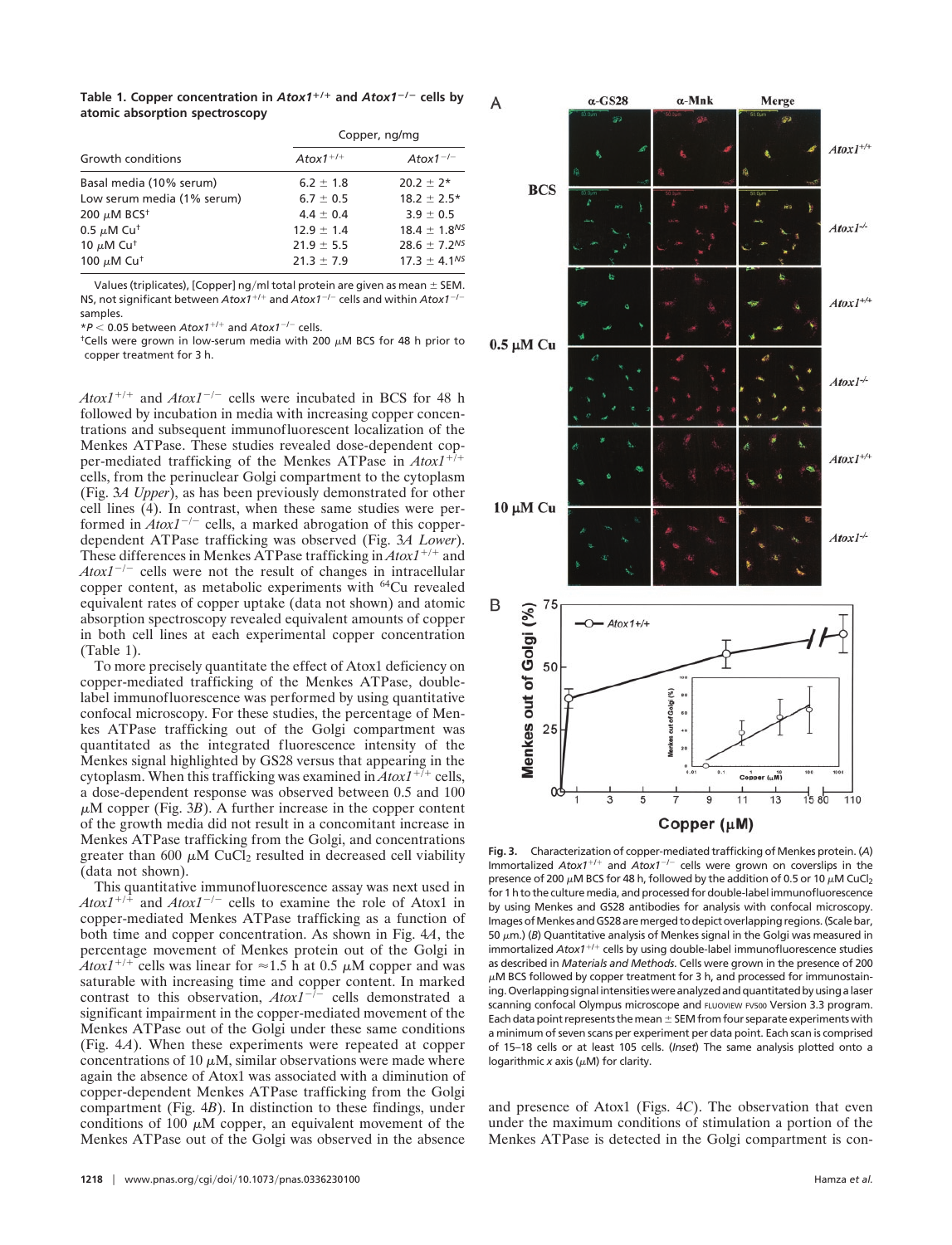

**Fig. 4.** Time- and dose-dependent trafficking of the Menkes protein. Quantitative immunofluorescence analysis of Menkes signal in the Golgi was measured in immortalized Atox1<sup>+/+</sup> and Atox1<sup>-/-</sup> cells in 200 µM BCS for 48 h, followed by 1-, 2-, and 3-h incubations in the presence of 0.5  $\mu$ M (A), 10  $\mu$ M ( $B$ ), or 100  $\mu$ M (C) CuCl<sub>2</sub> in the culture media. Overlapping signal intensities Were analyzed and quantitated by using FLUOVIEW FV500 Version 3.3 program. Each data point represents the mean  $\pm$  SEM from four separate experiments with a minimum of seven scans per experiment per data point. Each scan is comprised of 15-18 cells or at least 105 cells (\*,  $P < 0.001$  and #,  $P < 0.05$ between Atox1<sup>+/+</sup> and Atox1<sup>-/-</sup> cells). Mean values were calculated, and differences were compared by using a one-way ANOVA with a Student– Newman–Keuls multiple comparison test.

sistent with previous findings in Chinese hamster ovary cells, revealing that during the course of such experiments some ATPase will be recycling to the Golgi compartment (4). Although some experimental variation was observed in these studies in the absolute percentage of Menkes ATPase trafficking out of the Golgi compartment (Fig. 3*B* 41% vs. Fig. 4*A* 59%), in each case a statistically significant quantitative difference was observed between BCS-treated  $AtoxI^{+/+}$  and  $AtoxI^{-/-}$  cells after copper supplementation.

## **Discussion**

The data in this study indicate that Atox1 plays an essential role in the copper-mediated trafficking of the Menkes ATPase within the secretory pathway. Previous studies have demonstrated that an increase in the intracellular copper content induces trafficking of the Wilson and Menkes copper-transporting P-type ATPases from the Golgi to a cytoplasmic vesicular compartment (4, 5). Detailed cell biological studies have revealed that copper stimulates the exocytic movement of these ATPases along the secretory pathway (6). The markedly decreased response of copper-mediated trafficking of the Menkes ATPase in Atox1 deficient cells after reduction of the intracellular copper content to that observed in wild-type cells (Fig. 4*A* and Table 1) indicates that, under physiologic conditions, such trafficking is mediated by means of Atox1. These findings are not the result of adaptation of the  $A\text{to}1^{-/-}$  cells to increased copper, because the copper content of wild-type and Atox1-deficient cells under these experimental conditions was identical (Table 1) and overexpression of Atox1 in the deficient cells restores this responsiveness to increased copper (data not shown). Although the precise mechanisms underlying this response remain to be elucidated, recent studies have revealed a direct relationship between ATPase catalytic activity and copper-mediated trafficking, suggesting that copper transfer by Atox1 may play a critical role in this activation process (20).

In addition to revealing a critical role for Atox1 in coppermediated ATPase trafficking, the results shown here also indicate that this requirement can be overcome under conditions where the intracellular copper content is increased (Fig. 4*C*). This finding is consistent with the observation that, in *Atox1<sup>-/-</sup>* cells grown under basal conditions, the Menkes ATPase is localized predominantly in the cytoplasmic compartment in accord with the impaired copper efflux and elevated intracellular copper content found in these cells (Fig. 1*B* and Table 1) (14). The observation that the requirement for Atox1 in coppermediated ATPase trafficking can be overcome with excess copper is analogous to studies in *Saccharomyces cerevisiae*, demonstrating that the requirement for each of the known copper chaperones can be at least partially obviated by growth of chaperone-deficient yeast in media with excess copper (7, 21, 22). A similar finding has been recently reported in mammalian cells, where copper supplementation of the media has been shown to restore cytochrome oxidase activity in cells derived from individuals with defects in the mitochondrial copper chaperone SCO2 (23, 24).

Importantly, the total intracellular copper content is identical in  $A\tau$ tox1<sup>+/+</sup> and  $A\tau$ tox1<sup>-/-</sup> cells at each copper supplemented concentration after BCS treatment (Table 1). This finding is in contrast to that observed in cells grown in basal media and reflects the hierarchy of copper trafficking to intracellular compartments in the first few hours of supplementation after copper depletion. Significant movement of copper to the secretory pathway and subsequent copper efflux is only restored once other intracellular compartments are replenished (2). Consistent with this concept, metabolic studies with <sup>64</sup>Cu revealed minimal copper efflux in  $Atox1^{+/+}$  and  $Atox1^{-/-}$  cells during this early phase of copper supplementation (data not shown). Indeed, it is this aspect of intracellular copper homeostasis that provides the experimental situation allowing Menkes ATPase localization to be examined in both cell types under equivalent intracellular copper content. Beyond these early time points, as cellular copper homeostasis is restored, the impairment in copper efflux in  $A\text{to}x1^{-/-}$  cells (14) eventually results in a significant increase in intracellular copper content in these cells compared with that observed in  $Atox\overline{I}^{+/+}$  cells in the same media (Fig. 1*B*). The quantitative assessment in this current study reveals a marked decrease in the trafficking of the Menkes ATPase in the absence of Atox1 during this early period, supporting the concept that this chaperone plays a critical role in copper-mediated ATPase trafficking and, at steady state, cellular copper efflux under the